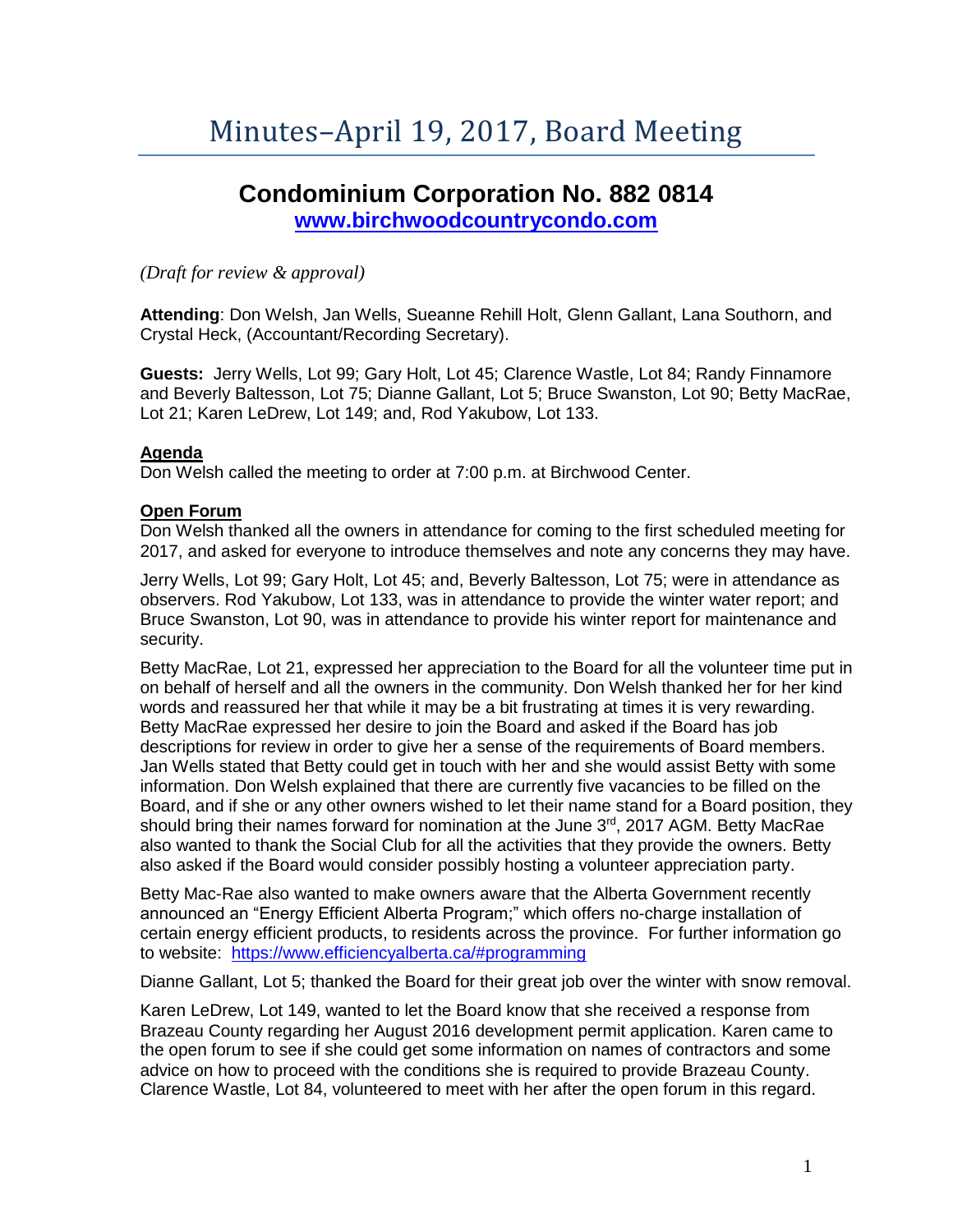Randy Finnamore, Lot 75, wanted to inform the Board that he will be ready to start mowing the first of May weather permitting with all the moisture in the ground.

Gary Holt, Lot 45, wanted to thank Bruce Swanston for his work with the snow removal and dealing with the moisture this spring on the community roads.

Clarence Wastle, Lot 84, wanted to inform the Board of the Fire Smart Canada grants that are available to remove fallen trees in the community. There is a \$500 starting grant to clean up any dead and fallen brush in the area. Clarence Wastle volunteered to continue to be the liaison with the County and the Board regarding the information available on this project. Clarence Wastle also stated that at the last County meeting a gentleman from Energy Alberta was present and addressed the government's carbon tax incentive.

The open forum was completed at 7:25 p.m.

## **Board Portion of Meeting**

Don Welsh called the Board portion of the meeting to order at 7:30 p.m.

## **Approval of Minutes**

Jan Wells moved that the October 5, 2016 meeting minutes be accepted as presented, seconded by Don Welsh, carried unanimously.

## **Water Report**

Rod Yakubow submitted the February and March reports including water usage for filing. The previous month's reports were handed in for filing at the two open forums held in December 2016 and February 2017. Rod Yakubow reported the water wells are working efficiently. March usage was 108,259 gallons - #6 Aspen Grove - 20,493 gallons; #2 Cedar Glen - 10,280 gallons; #3 & #4 Willow Ridge - 77,486 gallons; and three gallons of Chlorine were used for the month.

Aspen Grove Wellhouse – the water table is very high due to water saturation, and Rod Yakubow has been pumping the water out manually. The Board suggested that Rod Yakubow obtain a price on a sump pump that would eliminate the need for Rod to pump-out manually when the levels get high in the well house.

Rod Yakubow advised the Board of the necessity of preparing a drinking water safety plan to comply with the Alberta Government. The Board will assist both him and Jerry Wells to get one prepared.

# **Site Services Report**

Bruce Swanston was in attendance and handed in his winter reports. Bruce Swanston has been working to get the roads back into shape due to the water saturation this spring, especially the road by the pump jack which is very soft. To date six days have been spent on clearing frozen culverts. Glenn Gallant also stated that work will be conducted on the drainage issues that this spring thaw has brought to the surface. Bruce Swanston will also work on cleaning out the ditches in the community this spring, as well as bridge repairs including changing some planks, and preparing the bridge for welding repairs. Bruce Swanston asked if the Board would apply for an account at Keyag Ventures in Leduc for purchase of parts for the Kubota. Bruce Swanston said that the application is on line, Jan Wells will follow-up.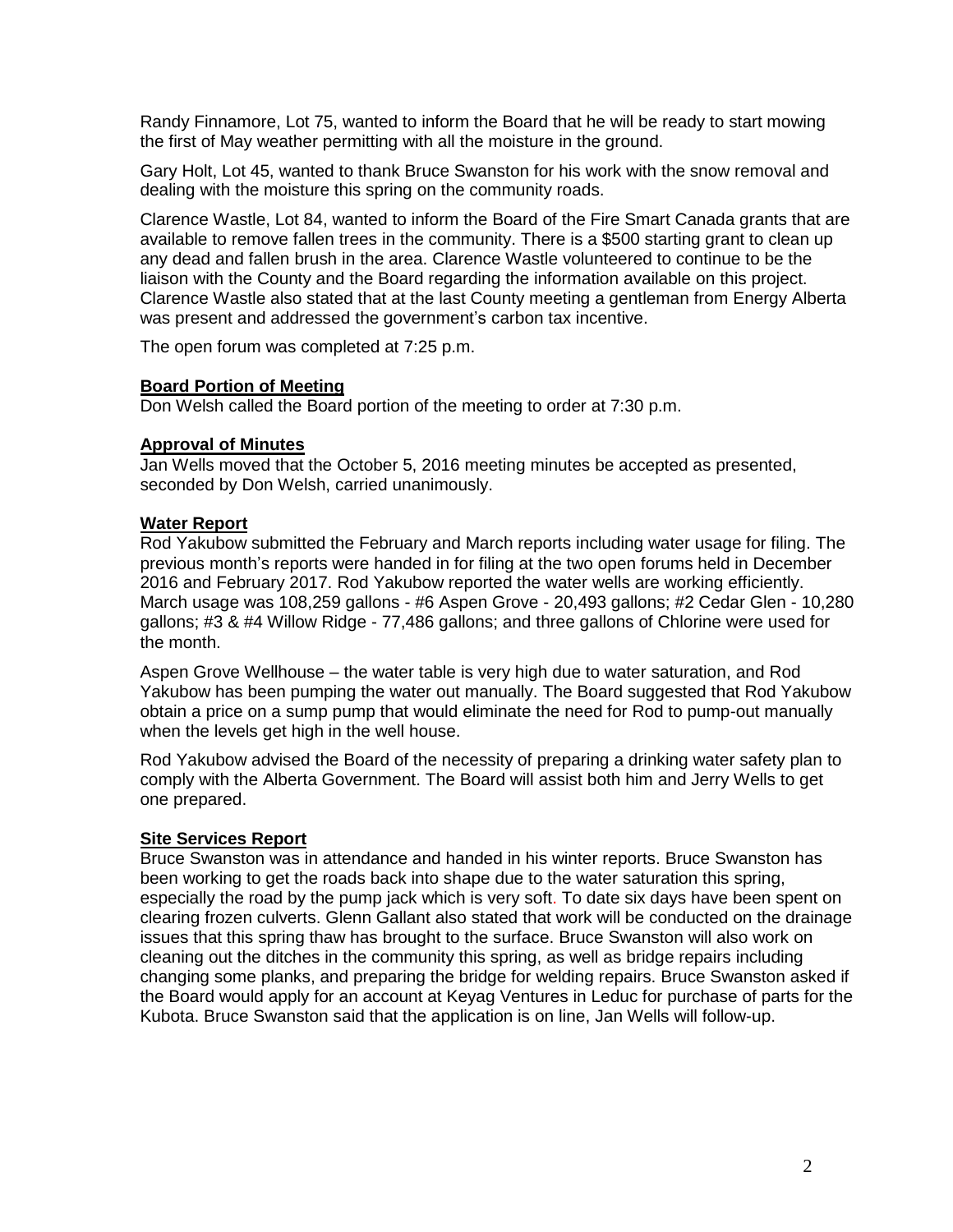# **Financial Report**

Crystal Heck submitted the revised July and August financial reports with auditors opening balances updated. Crystal Heck also submitted the September to February financial reports. Books are currently showing a loss. Crystal Heck also provided an accounts receivable report - the winter has proven to be productive in getting the receivables at a manageable level.

The Board reviewed the expenditures incurred in the fall of 2016, to repair water distribution lines in the Cedar Glen area. The final cost being \$57,501.27, not including road repairs, landscaping and reseeding which will take place in the spring. After some discussion, the Board determined that this expenditure clearly falls into a reserve fund expenditure. Sueanne Rehill Holt moved that the costs to repair the water distribution lines, in the amount of \$57,501.27, be charged to the reserve fund rather than to operating funds, seconded by Glenn Gallant, carried unanimously.

Audited financial statements were received from the auditor and reviewed. Jan Wells signed off the draft statements in April 2017 at the accountant's office. Jan Wells advised that Gary Ruhl has retired and his assistant Heather Zeniuk has purchased his practice and will be working with the Board going forward. Heather Zeniuk has been the accountant that has assisted Gary with our audit for the last few years and is very familiar with the file.

# **Old Business**

# **Reserve Plan Study**

Glenn Gallant moved that the Board approve the Capital Replacement Reserve Fund Study prepared by Keystone Field Engineering Inc., April, 2017, seconded by Lana Southorn, carried unanimously. The maintenance items identified will be considered into the 2017/2018 budget.

#### **Electrical Box Replacement**

The Board has ordered five more boxes that will be painted and installed as early as possible.

# **Safety Sign**

The safety signs will be installed as soon as possible.

# **Drainage & Culverts**

The Board recognizes the need to do further work on the drainage ditches and culverts as identified through the spring thaw.

The Board will be writing a letter to the owner of Lot 104 regarding the drainage from their driveway.

# **Water Safety Plan**

The Board will assist Rod Yakubow with completion of this plan.

#### **New Business**

There were no action items arising from the open forum.

# **Brazeau County Liaison**

Due to the resignation from the Board of Cory Horton, Jan Wells and Don Wells will provide liaison with Brazeau County. The Board wishes to thank Cory for his enthusiasm and support.